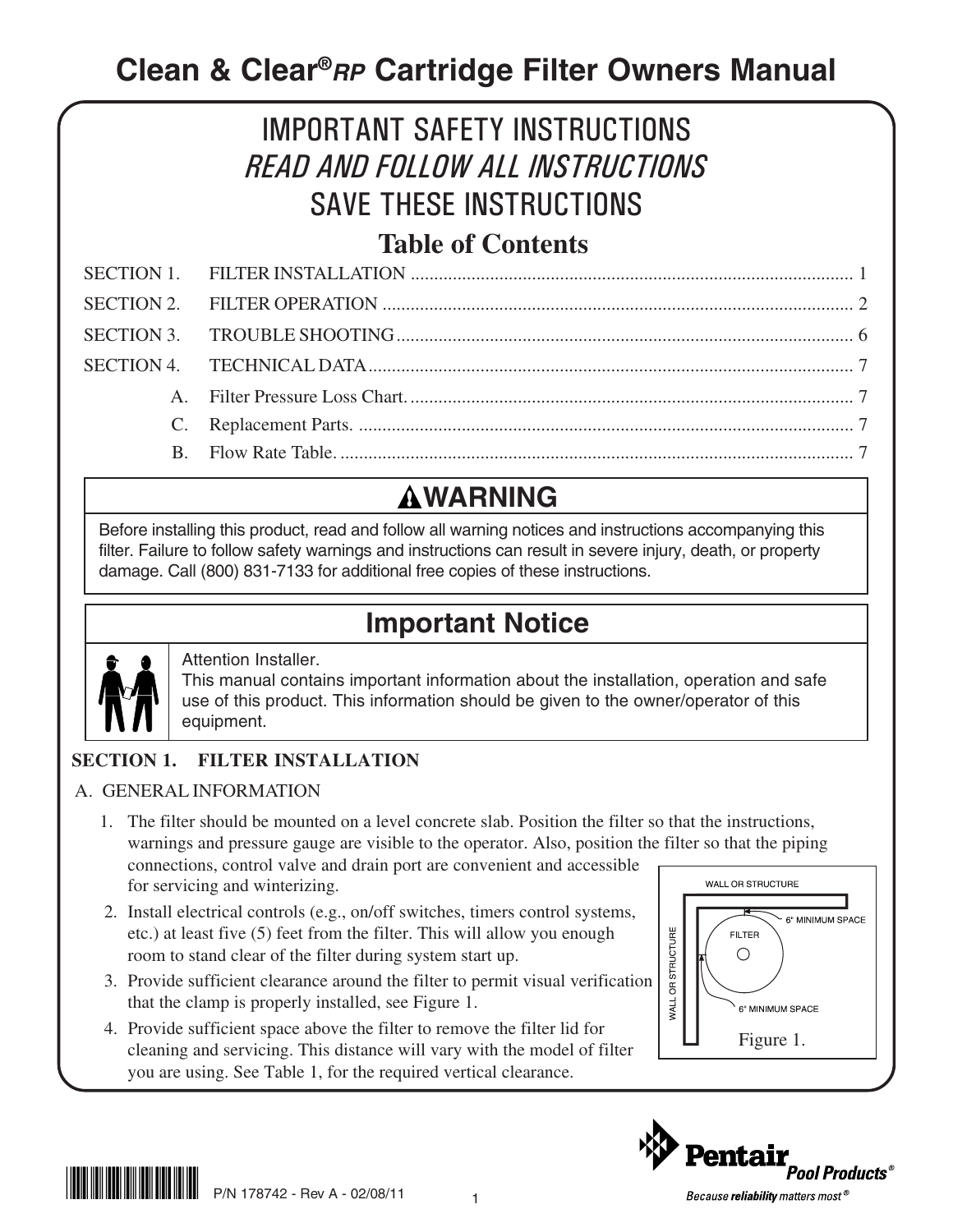## **WARNING**

Risk of electrical shock or electrocution. Position the filter and High Flow™ manual air relief valve to safely direct water drainage and purged air or water. Water discharged from an improperly positioned filter or valve can create an electrical hazard that can cause severe personal injury as well as damage property.

5. When installing the High Flow<sup>™</sup> manual air relief valve use the O-ring only, there is no need for thread sealing compounds. Position the filter to safely direct water drainage. Rotate the valve to safely direct purged air or water. Water discharged from an improperly positioned filter or valve can create an electrical hazard as well as damage property.

|        | TABLE 1     |                |  |  |  |  |
|--------|-------------|----------------|--|--|--|--|
|        |             | Vertical       |  |  |  |  |
| Model  | Size        | Clearance Req. |  |  |  |  |
| 160354 | 100 sq. ft. | 61 in.         |  |  |  |  |
| 160355 | 150 sq. ft. | 76 in.         |  |  |  |  |
| 160353 | 200 sq. ft. | 76 in.         |  |  |  |  |

- 6. Make all plumbing connections in accordance with local plumbing and building codes. Filter plumbing connections are provided with an O-ring seal. Use only a silicone base lubricant on the O-rings. Do not use pipe joint compound, glue or solvent on the bulkhead connections.
- 7. The base of this filter is provided with four (4) mounting bosses for the purpose of anchoring the filter to the concrete.
- 8. The maximum working pressure of this filter is 50 psi. Never subject this filter to pressure in excess of this amount, even when conducting hydrostatic pressure tests. Pressures above 50 psi can cause the lid to be blown off, which can result in severe injury, death or property damage.

When performing hydrostatic pressure tests or when testing for external leaks of the completed filtration and plumbing system, ensure that the Maximum Pressure that the filtration system will be subjected to DOES NOT EXCEED THE MAXIMUM WORKING PRESSURE OF ANY OF THE COMPONENTS CONTAINED WITHIN THE SYSTEM. In most cases, the maximum pressure will be stated on each component of the system.

If doubt exists as to the pressure to which the system will be subjected, install an ASME approved automatic Pressure Relief or Pressure Regulator in the circulation system for the lowest working pressure of any of the components in the system.

### **SECTION 2. FILTER OPERATION**

|  | <b>AWARNING</b>                                                                                                                                                                                                                                                                                                                                                                                                     |
|--|---------------------------------------------------------------------------------------------------------------------------------------------------------------------------------------------------------------------------------------------------------------------------------------------------------------------------------------------------------------------------------------------------------------------|
|  | THIS FILTER OPERATES UNDER HIGH PRESSURE. WHEN ANY PART OF THE CIRCULATING SYSTEM<br>(e.g., LOCK RING, PUMP, FILTER, VALVES, ETC.) IS SERVICED, AIR CAN ENTER THE SYSTEM AND<br>BECOME PRESSURIZED. PRESSURIZED AIR CAN CAUSE THE LID TO BLOW OFF WHICH CAN RESULT<br>IN SEVERE INJURY, DEATH, OR PROPERTY DAMAGE. TO AVOID THIS POTENTIAL HAZARD, FOLLOW<br>THESE INSTRUCTIONS.                                    |
|  | BEFORE REPOSITIONING VALVES AND BEFORE BEGINNING THE ASSEMBLY, DISASSEMBLY, OR ADJUSTMENT<br>OF THE LOCK RING OR ANY OTHER SERVICE OF THE CIRCULATING SYSTEM: (A) TURN THE PUMP OFF AND<br>SHUT OFF ANY AUTOMATIC CONTROLS TO ASSURE THE SYSTEM IS NOT INADVERTENTLY STARTED DURING<br>THE SERVICING; (B) OPEN AIR RELIEF VALVE; AND (C) WAIT UNTIL ALL PRESSURE IS RELIEVED -PRESSURE<br>GAUGE MUST READ ZERO (0). |
|  | 2. WHENEVER INSTALLING THE FILTER LOCK RING, FOLLOW THE FILTER LOCK RING INSTALLATION<br><b>INSTRUCTIONS EXACTLY</b>                                                                                                                                                                                                                                                                                                |
|  | ONCE SERVICE ON THE CIRCULATING SYSTEM IS COMPLETE, FOLLOW SYSTEM RESTART INSTRUCTIONS<br>3.<br><b>EXACTLY.</b>                                                                                                                                                                                                                                                                                                     |
|  | MAINTAIN CIRCULATION SYSTEM PROPERLY. REPLACE WORN OR DAMAGED PARTS IMMEDIATELY (e.g., lock<br>4.<br>ring, pressure gauge, relief valve, O-rings, etc.)                                                                                                                                                                                                                                                             |
|  | 5<br>BE SURE THAT THE FILTER IS PROPERLY MOUNTED AND POSITIONED ACCORDING TO THE INSTRUCTIONS<br>PROVIDED.                                                                                                                                                                                                                                                                                                          |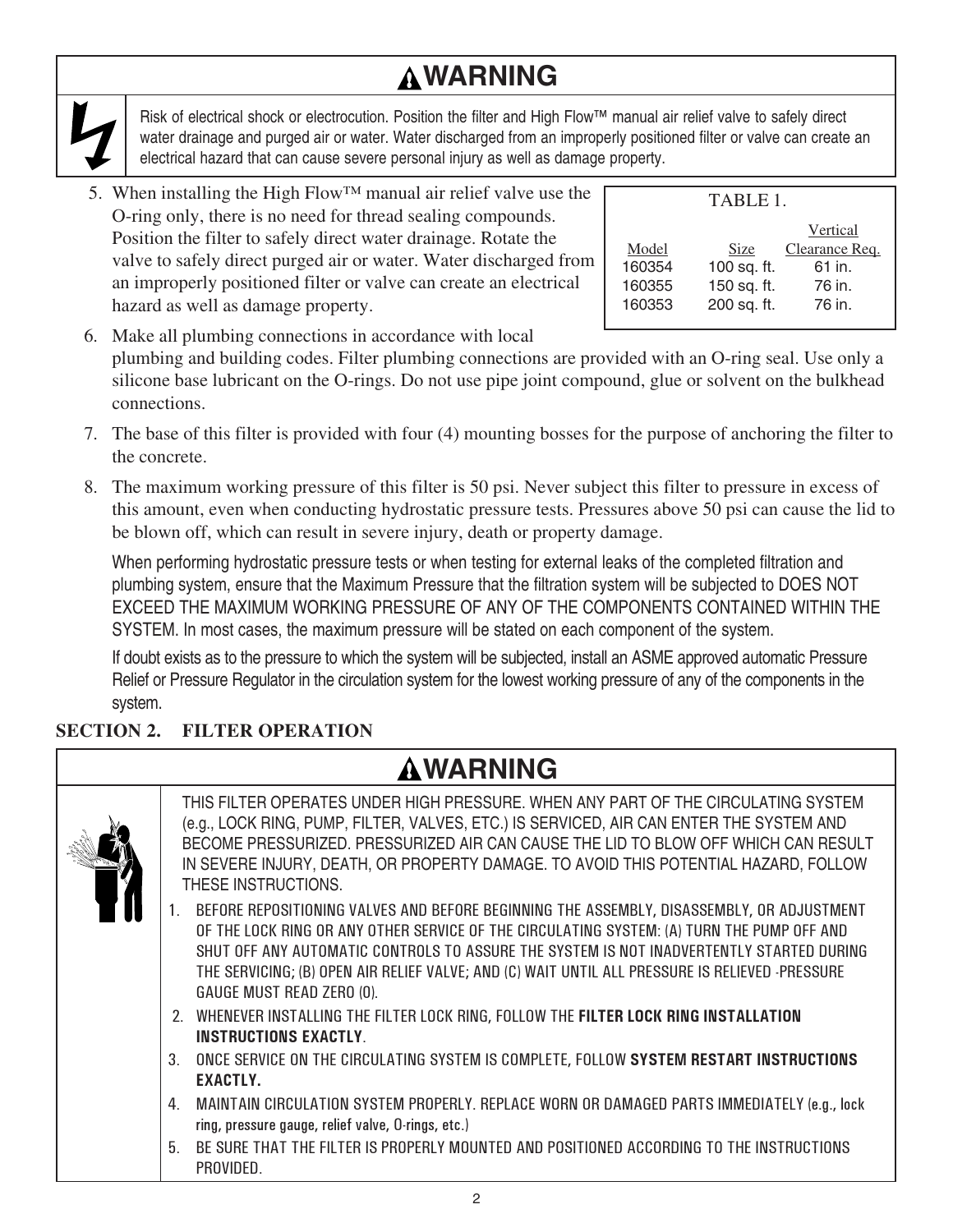#### A. GENERAL INFORMATION

- 1. This filter operates under pressure. When the lock ring is installed properly and operated without air in the water system, this filter will operate in a safe manner.
- 2. The maximum working pressure of this filter is 50 psi. Never subject this filter to pressure in excess of this amount - even when conducting hydrostatic pressure tests. Pressures above 50 psi can cause the lid to be blown off, which can result in severe injury, death or property damage.

When performing hydrostatic pressure tests or when testing for external leaks of the completed filtration and plumbing system, ensure that the Maximum Pressure that the filtration system will be subjected to DOES NOT EXCEED THE MAXIMUM WORKING PRESSURE OF ANY OF THE COMPONENTS CONTAINED WITHIN THE SYSTEM. In most cases, the maximum pressure will be stated on each component of the system.

If doubt exists as to the pressure to which the system will be subjected, install an ASME approved automatic Pressure Relief or Pressure Regulator in the circulation system for the lowest working pressure of any of the components in the system.

3. The pressure gauge is the primary indicator of how the filter is operating. Maintain your pressure gauge in good working order.

## **WARNING**



Your filter is a piece of machinery, do not tamper with it, attempt to disassemble it or otherwise adjust it unless you fully understand it's operation. Serious injury or death can occur if the equipment is improperly handled. Consult a pool service professional for maintenance and service assistance.

- 4. Clean your filter when pressure reads between 8-10 psi higher than the original starting pressure. Your filter pressure reading will increase as it removes dirt from your pool. However, this buildup of pressure will vary due to different bathing loads, temperature, weather conditions, etc.
	- a. MY ORIGINAL STARTING PRESSURE IS \_\_\_\_\_\_\_\_\_\_\_ psi (pounds per square inch). I SHOULD CLEAN THE FILTER CARTRIDGES AT \_\_\_\_\_\_\_\_\_\_ psi

### **NOTE**

When the cartridge element filter is used on new pools and after cleaning the elements, introduce into the system .5 pounds of diatomaceous earth per every 100 square feet of filter area, (a one-pound coffee can equals .5 pounds of diatomaceous earth). Mix the diatomite with water and pour it into the skimmer after the pump is primed and the system is operating. This will enhance the filtration of your water.

### B. LOCK RING INSTALLATION INSTRUCTIONS

These instructions MUST BE FOLLOWED EXACTLY to prevent the lid from blowing off during system restart or later operation.

- 1. Perform the following steps before working on any part of the circulating system (e.g., lock ring, pump, filter, valves, etc.).
	- a. Turn the pump off and shut off any automatic controls to ensure that the system is not inadvertently started during servicing.
	- b. Open the High Flow™ manual air relief valve.
	- c. Wait until all pressure is relieved. **Never attempt to assemble, disassemble or adjust the filter lock ring while there is any pressure in the filter.**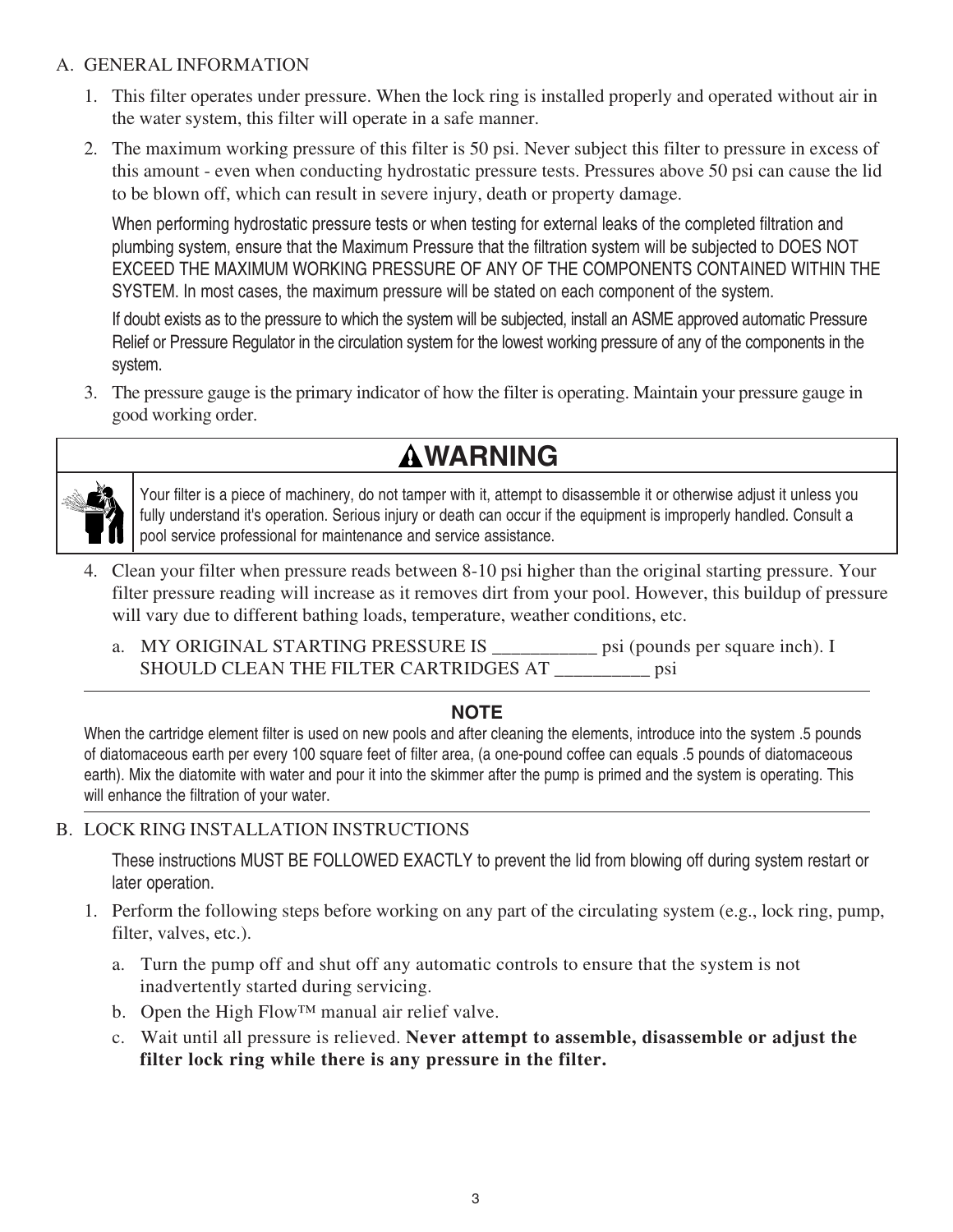## **WARNING**



THIS FILTER OPERATES UNDER HIGH PRESSURE. WHEN ANY PART OF THE CIRCULATING SYSTEM (e.g., LOCK RING, PUMP, FILTER, VALVES, ETC.) IS SERVICED, AIR CAN ENTER THE SYSTEM AND BECOME PRESSURIZED. PRESSURIZED AIR CAN CAUSE THE LID TO BE BLOWN OFF WHICH CAN RESULT IN SEVERE INJURY, DEATH, OR PROPERTY DAMAGE. TO AVOID THIS POTENTIAL HAZARD, FOLLOW THESE INSTRUCTIONS.

- 2. Be certain the O-ring is in position in the lower tank half. Place the filter lid over the lower tank half, making sure it is fully and firmly seated on the tank half, see Figure 2.
- 3. Place lock ring over the tank lid, and centering the lock ring on the threads of the tank body. Turn the lock ring clockwise until the safety latches click and the lock ring hits the stops on the body. DO NOT ATTEMPT TO OVER-TIGHTEN THE LOCK RING AFTER LOCK RING HAS HIT THE STOPS ON THE BODY.
- 4. Follow the System Restart Instructions in Section C.

### C. SYSTEM RESTART INSTRUCTIONS

## **WARNING**



THIS FILTER OPERATES UNDER HIGH PRESSURE. WHEN ANY PART OF THE CIRCULATING SYSTEM (e.g., LOCK RING, PUMP, FILTER, VALVES, ETC.) IS SERVICED, AIR CAN ENTER THE SYSTEM AND BECOME PRESSURIZED. PRESSURIZED AIR CAN CAUSE THE LID TO BE BLOWN OFF WHICH CAN RESULT IN SEVERE INJURY, DEATH, OR PROPERTY DAMAGE. TO AVOID THIS POTENTIAL HAZARD, FOLLOW THESE INSTRUCTIONS.

- 1. **Open the High Flow™ manual air relief valve until it snaps into the full open position (this only requires a quarter turn counterclockwise**). Opening this valve rapidly releases air trapped in the filter.
- 2. Stand clear of the filter tank, then start the pump.
- 3. Close the High Flow™ manual air relief valve after a steady stream of water appears.
- 4. The system is not working properly if either of the following conditions occur.
	- a. A solid stream of water does not appear within 30 seconds, after the pump's inlet basket fills with water.
	- b. The pressure gauge indicates pressure before water outflow appears.

If either condition exists, **shut off the pump immediately**, open valves in the water return line to relieve pressure, and clean the air relief valve, see Section F. Cleaning the High Flow™ manual air relief valve. If the problem persists, call (800) 831- 7133 for assistance.



### D. CLEANING THE FILTER

## **WARNING**

The following information should be read carefully since it outlines the proper manner of care and operation for your filter system. As a result of following these instructions and taking the necessary preventative care, you can expect maximum efficiency and life from your filter system.

# **ACAUTION**



Please heed all manufacturers' posted instructions, warnings and cautions when using Baquacil®.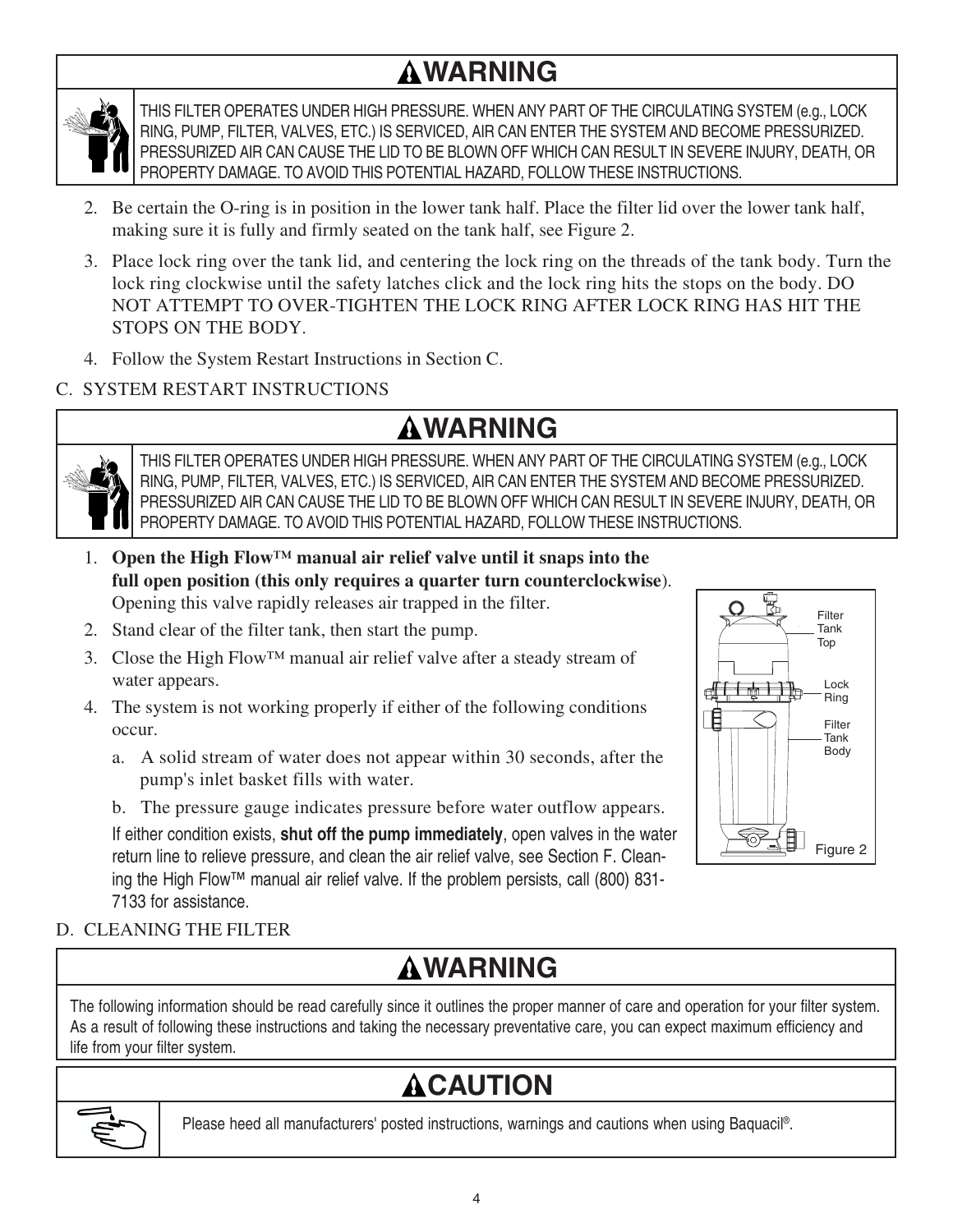- 1. Turn the pump off, shut off any automatic controls to ensure that the system is not inadvertently started during servicing.
- 2. Open the filter High Flow™ manual air relief valve, (and the waste drain valve, or cap, if your system has one).

### **NOTE**

Special care must be taken when cleaning cartridge element used in a swimming pool or spa using Baquacil® as a sanitizer. Because of the way Baquacil<sup>®</sup> works, the cartridge element must be cleaned more thoroughly and more frequently than in a chlorine system. If extreme care is not taken to completely remove all residue from the cartridge element, a buildup will occur. This buildup will significantly shorten the life of the cartridge element.

Baquacil<sup>®</sup> is a mild coagulant which combines bacterial cells as well as other small particles contributed by the environment, bathers, etc. into particles large enough to be trapped by the filter. In comparison with all other trapped contaminants in a typical pool or spa the amount of bacterial cells that are deposited on the filter is minimal. The resulting deposit is a gray sticky film which can only be removed with Baquacil®. If TSP or any TSP type cleaner is used prior to stripping the film, the cleaner and the gray film will combine to form a gum-like substance. Once this occurs, the substance cannot be removed from the media and the cartridge element must be replaced.

- 3. Remove hair and lint strainer pot lid and clean basket. Replace basket and secure lid.
- 4. Disconnect air relief drain hose if installed.
- 5. Remove locking ring by depressing safety latches on both sides of ring and rotate counterclockwise, then remove tank lid.
- 6. Remove the element assembly by placing hands in lifting handles and pulling straight up on the element assembly.
- 7. Remove the cartridge element from the center support tube.
- 8. Using a garden hose with a nozzle, direct water spray at the cartridge element to dislodge and wash away accumulated foreign matter. Water may be sprayed at the outside as well as the inside of the cartridge element for thorough cleaning.
- 9. Turn the cartridge element over several times during the washing operation to clean the media thoroughly.
- 10. Clean and remove debris from inside the filter tank and from the O-ring and O-ring groove on the tank body.
- 11. Replace clean cartridge element on support tube and install assembly into the filter tank body, aligning the arrow on the support tube with the inlet port of the filter, making sure it is fully seated. Make sure the internal air relief screen is attached to the top of the element support tube.
- 12. Replace the tank lid onto the tank body making sure it is fully and firmly seated on the tank body.
- 13. Place lock ring over tank lid, and centering the lock ring on the threads of the tank body, turn the lock ring clockwise until the safety latches click and the lock ring hits the stops on the body. DO NOT ATTEMPT TO OVER-TIGHTEN THE LOCK RING AFTER LOCK RING HAS HIT THE STOPS ON THE BODY.

### **NOTE**

Any time the filter tank is opened, and/or element assembly is removed, be sure to generously coat the O-ring with silicone lubricant before reassembling the unit. DO NOT USE PETROLEUM BASED LUBRICANTS BECAUSE THEY HAVE A DETERIORATING EFFECT ON RUBBER.

14. Replace drain cap and reinstall High Flow™ manual air relief valve drain hose if used.

### E. REPLACING CARTRIDGE ELEMENT

media life of three (3) years under normal conditions. $_5$ Cartridge element life will vary with pool conditions such as bather load, wind, dust, etc. You can expect an average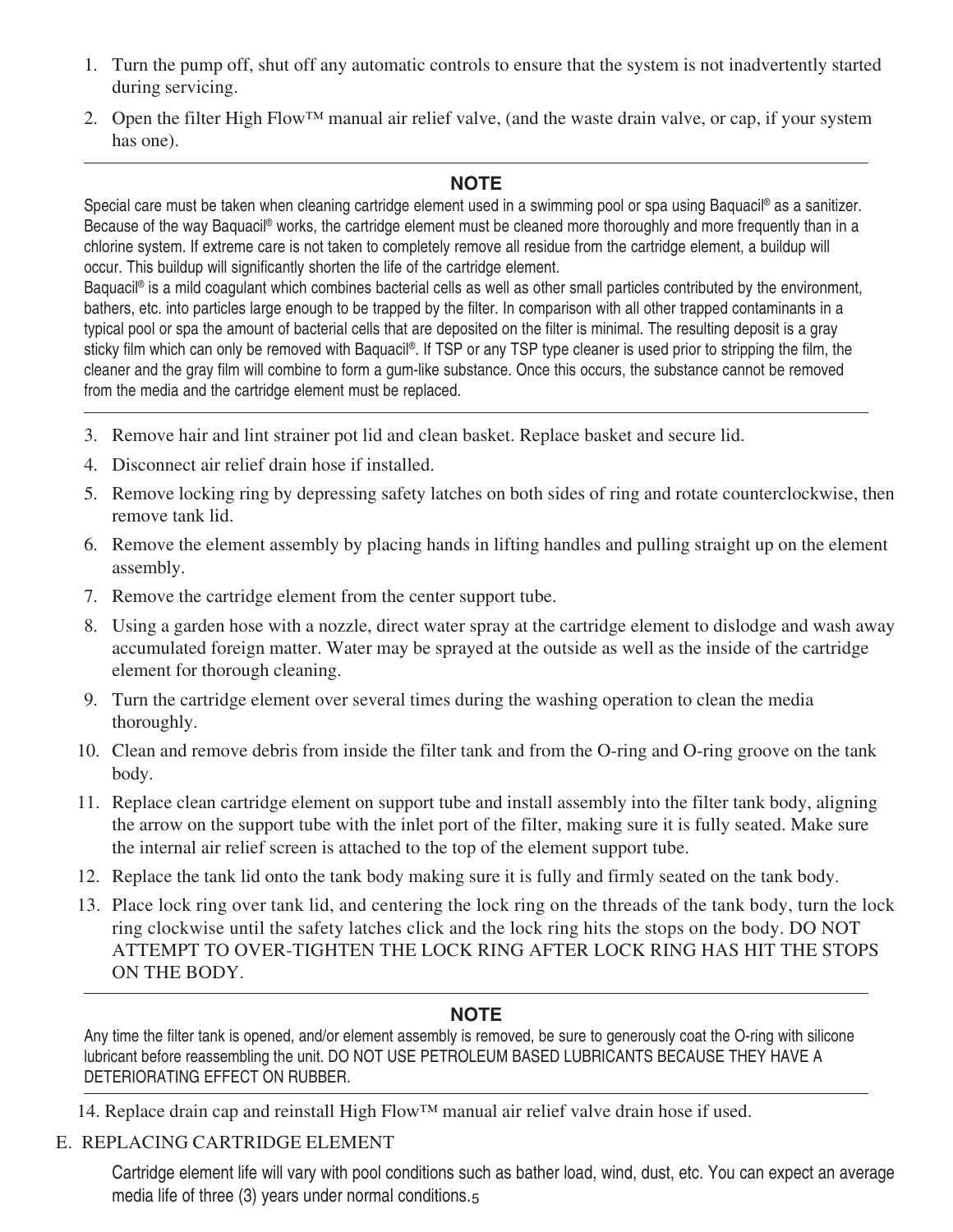### F. CLEANING THE HIGH FLOW™ MANUAL AIR RELIEF VALVE

- 1. Turn the pump off and shut off any automatic controls to ensure that the system is not inadvertently started during servicing.
- 2. **OPEN THE HIGH FLOW™ MANUAL AIR RELIEF VALVE UNTIL IT SNAPS INTO THE FULL OPEN POSITION, THEN WAIT UNTIL ALL PRESSURE IS RELIEVED.**
- 3. With the relief valve attached to the filter tank, pull out the locking tabs and remove the valve stem and cover assembly with a counterclockwise and lifting motion, see Figure 3.
- 4. Clean debris from the valve stem and body. Verify that the filter tank's air passage is open by inserting a 5/16 in. drill bit through the valve body. Verify that the O-ring are in good condition, properly positioned, and lubricated with a silicone base lubricant.
- 5. Reinstall the valve stem and cover assembly with a downward and clockwise motion until it snaps into position.

### **SECTION 3. TROUBLESHOOTING**

- A. Air entering your filter is dangerous and can cause the lid to blow off. Correct any conditions in your filtration system that allow air to enter the system.
	- 1. Some common ways to identify air entering the system:
		- a. Low water level in pool or spa skimmer is starving for water with pump running. Add water to pool or spa.
		- b. Air bubbles or low water level in pump hair and lint pot are caused by; low water level, clogged skimmer basket, split suction cleaner hose, leak in pump hair and lint pot lid, or leak in pump suction line.
		- c. Air bubbles coming out of water return lines into pool or spa with pump running, see items 1.a and 1.b of this section.
		- d. Air is discharged from the air relief valve on top of the filter when the valve is opened with the pump running, see items 1.a and 1.b of this section, above.
- B. Until the water initially put into the pool has been completely filtered, short filter cycles in between cleanings are normal. In most cases pool owners are dismayed by the undesirable color and appearance of water in a newly filled pool. Plaster dust can be responsible for short filter cycles, requiring frequent cleaning.
- C. If pressure drops on gauge, check skimmer basket and pump basket first for debris. If the baskets are clean, shut off power to pump and turn off any automatic controls. Then turn motor shaft with your fingers. If it turns freely then the pump must be disassembled and the impeller checked to see if it is clogged. If it is not frozen or clogged then there is an obstruction in the line between the pool and the pump.
- D. The pressure gauge is an important part of the filter system. It is your primary indicator of how the system is operating. Maintain your pressure gauge in good working order. Check the operation of your pressure gauge in the following manner:
	- 1. The pressure gauge should go to zero (0) when the system is turned off and pressure is relieved.
	- 2. The pressure gauge should indicate pressure when the system is operating.
	- 3. The pressure gauge should be readable and not damaged in any way.
	- 4. Replace the pressure gauge if it is not meeting the requirements of items D.1 through D.2 of this section, above.

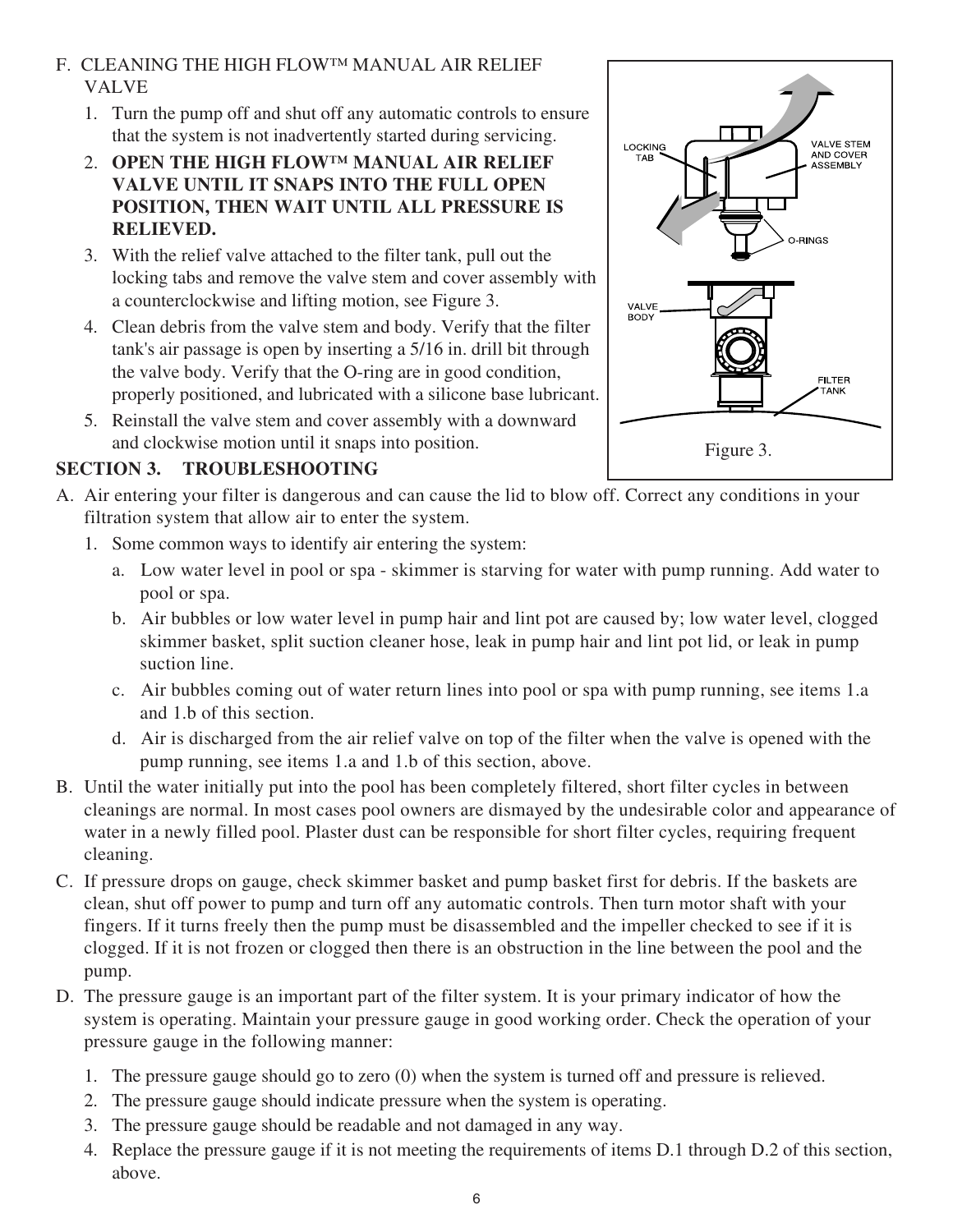#### **SECTION 4. TECHNICAL DATA**



#### B. Flow Rate Table.

|           |           |         |            |       | Residential<br>Maximum Cartridge<br><b>Flow Rates</b> |        |            |       | Commercial<br>Maximum Cartridge<br><b>Flow Rates</b> |        |
|-----------|-----------|---------|------------|-------|-------------------------------------------------------|--------|------------|-------|------------------------------------------------------|--------|
| Model #   | Product # | sa. ft. | <b>GPM</b> | GPH   | 6 hour                                                | 8 hour | <b>GPM</b> | GPH   | 6 hour                                               | 8 hour |
| CNCRP 100 | 160354    | 100     | 100        | 6.000 | 36,000                                                | 48.000 | 38         | 2.280 | 13.680                                               | 18.240 |
| CNCRP 150 | 160355    | 150     | 150        | 9.000 | 54.000                                                | 72.000 | 56         | 3.360 | 20.160                                               | 26.880 |
| CNCRP 200 | 160353    | 200     | 150        | 9.000 | 54.000                                                | 72.000 | 75         | 4.500 | 27,000                                               | 36,000 |

(1) Recommended flow rate for residential is .5 GPM per sq. ft.

(2) Commercial flow rate is a maximum of .375 GPM per sq. ft. of filter area.

NOTE: Actual system flow will depend on plumbing size and other system components.

#### C. Replacement Parts.

| Item | <b>Part Number</b>  | Description                           |
|------|---------------------|---------------------------------------|
| 1    | 98209800            | High Flow manual air relief valve     |
| 2    | 53003201            | Pressure Gauge                        |
| 3    | 178548              | Lid, 100 sq. ft. filter               |
| 4    | 178546              | Lid, 150, 200 sq. ft. filter          |
| 5    | 59052900            | Locking Ring assembly.                |
| 6    | 87300400            | Body O-ring                           |
| 7    | 59016200            | <b>Air Bleed Sock Kit</b>             |
| 8    | 59053700            | Center Core, 100 sq. ft. filter       |
| 9    | 59053800            | Center Core, 150, 200 sq. ft. filter  |
| 10   | R <sub>173215</sub> | Cartridge Element, 100 sq. ft. filter |
| 11   | R <sub>173216</sub> | Cartridge Element, 150 sq. ft. filter |
| 12   | R173217             | Cartridge Element, 200 sq. ft. filter |
| 13   | 178731              | <b>Tank Bottom</b>                    |
| 14   | 154712              | Drain Cap Assembly                    |
| 15   | 178732              | Union Nut "C" Clip                    |
| 16   | U11-200PS           | <b>Union Nut</b>                      |
| 17   | 178746              | Union Diamond Seal                    |
| 18   | 178733              | Union, Threaded Half                  |

## SAVE THESE INSTRUCTIONS!



1

### A. Filter Pressure Loss Chart.